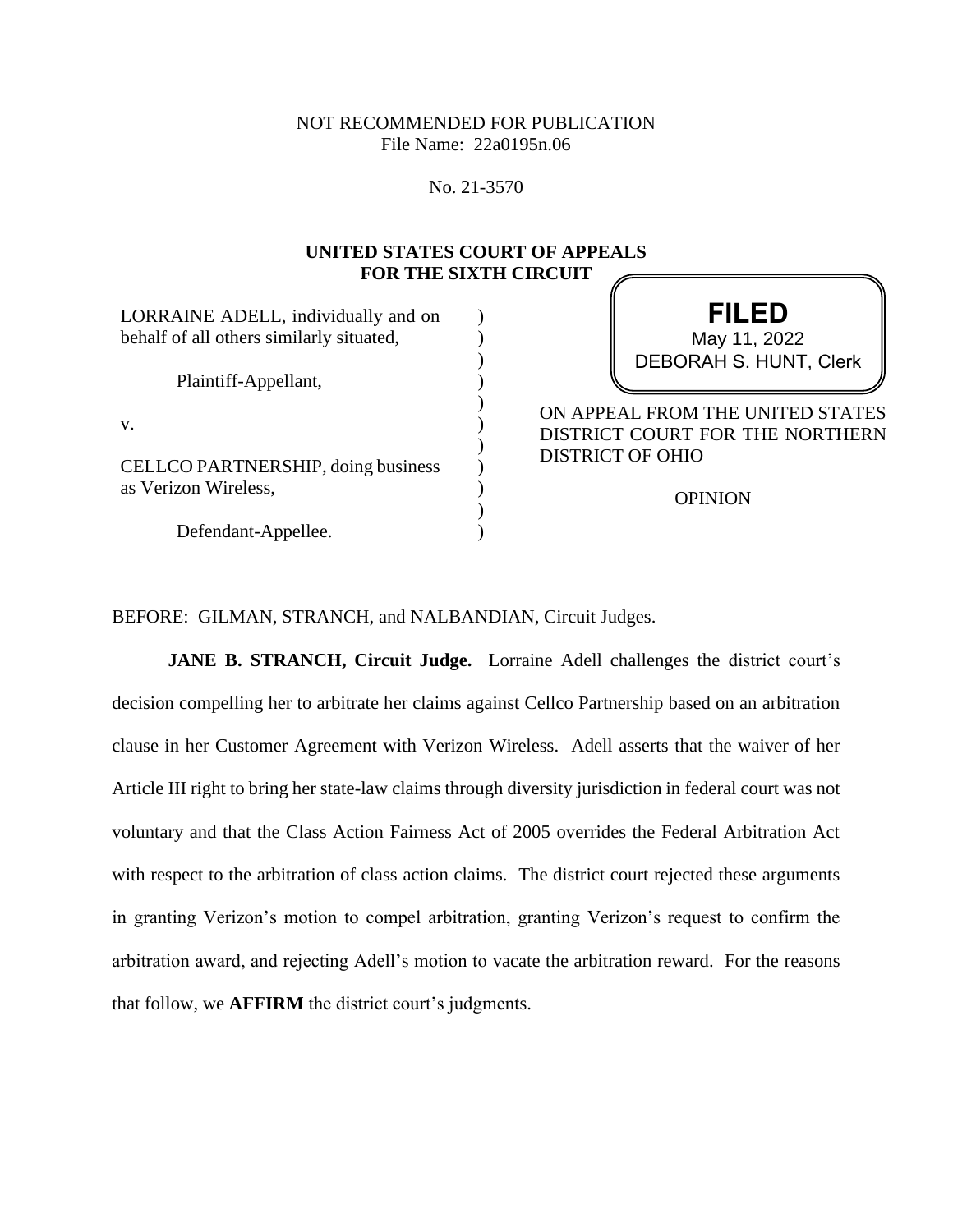## **I. BACKGROUND**

Adell became a Verizon Wireless customer in September 2015. When signing up for Verizon service, Adell accepted Verizon's Customer Agreement, which included a statement agreeing that both parties would resolve disputes exclusively through arbitration or in small-claims court. In March 2018, she sued Verizon in the U.S. District Court for the Northern District of Ohio. **(**Adell alleged that, in October 2005, Verizon introduced a monthly administrative charge on wireless customers for each line. This charge was, at some point, as much as \$1.23 per line monthly. In 2010, the charge was \$0.92 per line and generated approximately \$84 million in revenue per month. According to Adell, Verizon first noted the administrative charge in its November 2006 Customer Agreement, explaining that the company "may also include Federal Universal Service, Regulatory and Administrative Charges, and may also include other charges related to our governmental costs." (R. 7-1, Verizon Customer Agreement, PageID 43) Adell alleged that these charges must be put toward governmental costs. However, "Verizon has used the Administrative Charge as a discretionary pass-through of Verizon's general costs," such as the cost of building cell sites. (R. 1, Complaint, PageID 3) The complaint asserted that using the costs in this way allows Verizon to increase the monthly rate for service without disclosure to its customers, breaching Verizon's contracts with Ohio and nationwide customers.

Adell sought to challenge the charge both individually and through a class action on behalf of two classes. The first class would include "all Verizon wireless telephone customers." Adell brought a declaratory judgment on behalf of this class, seeking a declaration that the arbitration clause in the Customer Agreement was, as applied to state-law claims against Verizon for breach of contract under the Class Action Fairness Act of 2005 (CAFA), not voluntary or enforceable. This class also sought a declaration that the agreements to arbitrate state-law claims that CAFA allows plaintiffs to bring in federal courts through diversity jurisdiction "are not enforceable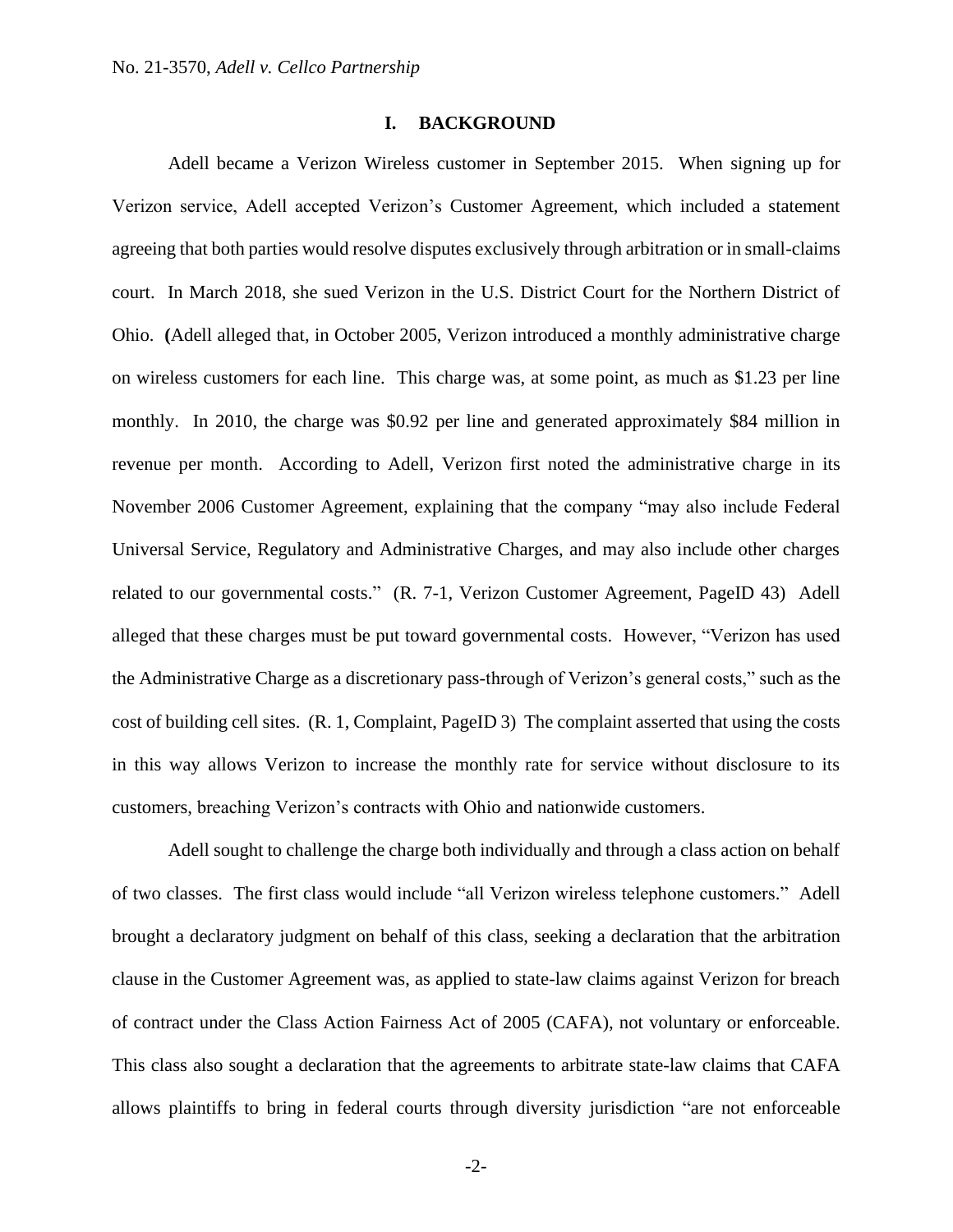because of the 'inherent conflict' between arbitration under the FAA and CAFA's express purposes as stated by Congress." The second class included "all Verizon wireless telephone customers whose wireless phones have an Ohio area code." Adell sought damages for breach of contract based on Verizon's imposition of the administrative charge.

In June 2018, Adell moved for partial summary judgment on her individual claims for declaratory judgment, including her arguments that the waiver of her right to bring a case in an Article III court against Verizon was not voluntary, conflicted with CAFA, and was therefore not enforceable. Later in June, Verizon moved the district court to compel Adell's state-law claims to arbitration and to stay the case until the end of the arbitration process. In March 2019, the district court granted Verizon's motion to compel arbitration, denied Adell's motion for partial summary judgment, and stayed the case pending the completion of arbitration.

Adell and Verizon arbitrated their dispute through the American Arbitration Association. They agreed to a summary disposition based on pre-hearing motions on Adell's breach of contract claim. On August 22, 2020, **t**he arbitrator concluded, based on Ohio law, that "the Agreement in its entirety does not appear to require that Administrative Charges be related to government costs and cannot be said to be ambiguous as it relates to administrative charges." Therefore, Adell's claim for breach based on Verizon's imposition of administrative charges unrelated to government costs failed. The arbitrator denied Adell's claims for breach of contract, specific performance, and partial summary disposition, and granted Verizon's motion for summary adjudication. The arbitrator ordered the parties to pay \$1,900.00 in administrative fees and expenses to the American Arbitration Association and \$2,500.00 as compensation to the arbitrator.

After the district court confirmed the arbitration award and denied Adell's motion to vacate that award, Adell brought this appeal. She challenges both the district court's March 2019 opinion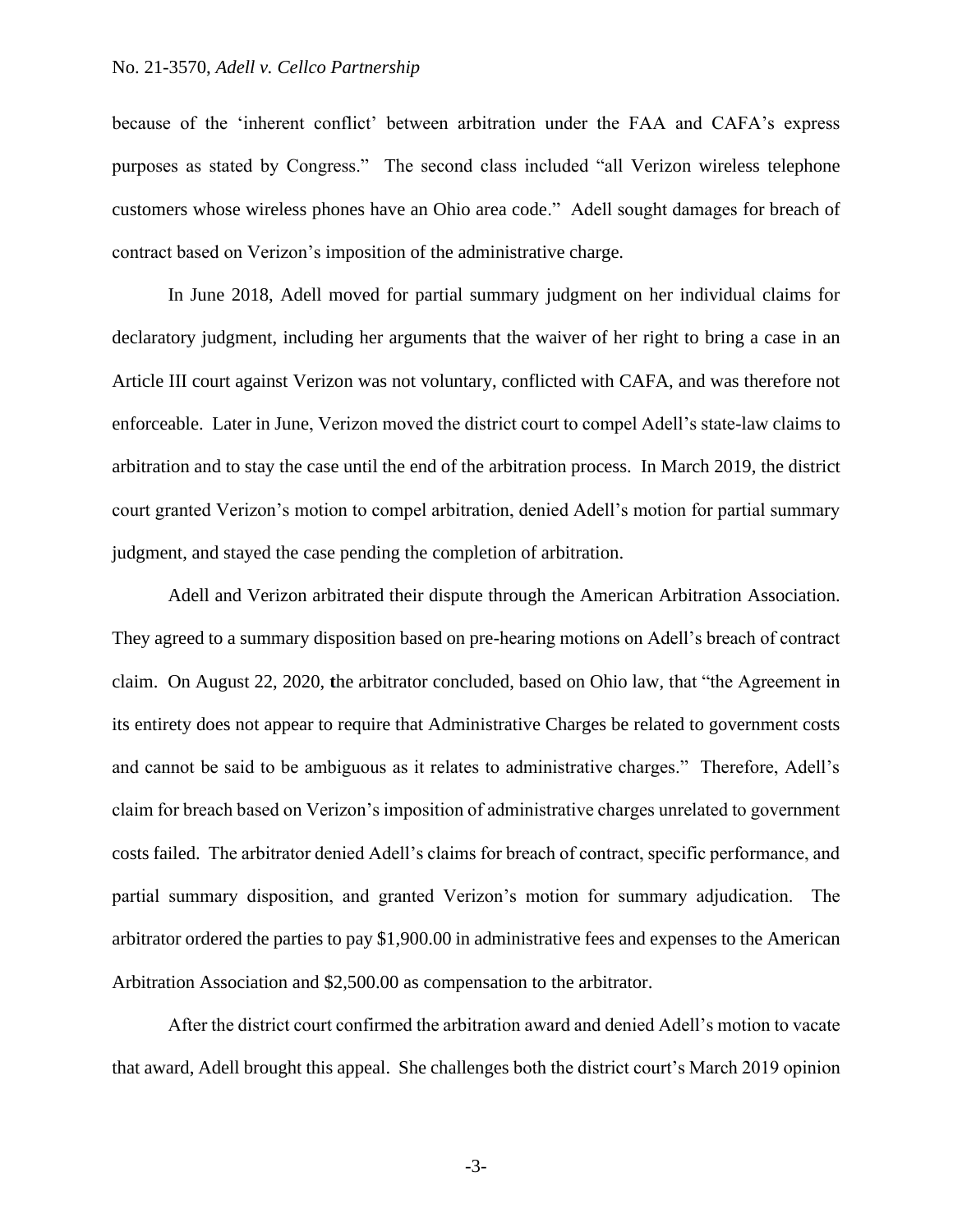and order compelling arbitration and the opinion and order denying her motion to vacate the

arbitration award.

## **II. ANALYSIS**

The Arbitration Agreement Adell signed as part of her Customer Agreement with Verizon

states, in pertinent part:

# **YOU AND VERIZON WIRELESS BOTH AGREE TO RESOLVE DISPUTES ONLY BY ARBITRATION OR IN SMALL CLAIMS COURT. YOU UNDERSTAND THAT BY THIS AGREEMENT YOU ARE GIVING UP THE RIGHT TO BRING A CLAIM IN COURT OR IN FRONT OF A JURY. . . . WE ALSO BOTH AGREE THAT:**

(1) THE FEDERAL ARBITRATION ACT APPLIES TO THIS AGREEMENT. EXCEPT FOR SMALL CLAIMS COURT CASES THAT QUALIFY, ANY DISPUTE THAT IN ANY WAY RELATES TO OR ARISES OUT OF THIS AGREEMENT OR FROM ANY EQUIPMENT, PRODUCTS AND SERVICES YOU RECEIVE FROM US (OR FROM ANY ADVERTISING FOR ANY SUCH PRODUCTS OR SERVICES), INCLUDING ANY DISPUTES YOU HAVE WITH OUR EMPLOYEES OR AGENTS, WILL BE RESOLVED BY ONE OR MORE NEUTRAL ARBITRATORS BEFORE THE AMERICAN ARBITRATION ASSOCIATION ("AAA") OR BETTER BUSINESS BUREAU ("BBB"). YOU CAN ALSO BRING ANY ISSUES YOU MAY HAVE TO THE ATTENTION OF FEDERAL, STATE OR LOCAL GOVERNMENT AGENCIES, AND IF THE LAW ALLOWS, THEY CAN SEEK RELIEF AGAINST US FOR YOU. . . .

**(3) THIS AGREEMENT DOESN'T ALLOW CLASS OR COLLECTIVE ARBITRATIONS EVEN IF THE AAA OR BBB PROCEDURES OR RULES WOULD. NOTWITHSTANDING ANY OTHER PROVISION OF THIS AGREEMENT, THE ARBITRATOR MAY AWARD MONEY OR INJUNCTIVE RELIEF ONLY IN FAVOR OF THE INDIVIDUAL PARTY SEEKING RELIEF AND ONLY TO THE EXTENT NECESSARY TO PROVIDE RELIEF WARRANTED BY THAT PARTY'S INDIVIDUAL CLAIM. NO CLASS OR REPRESENTATIVE OR PRIVATE ATTORNEY GENERAL THEORIES OF LIABILITY OR PRAYERS FOR RELIEF MAY BE MAINTAINED IN ANY ARBITRATION HELD UNDER THIS AGREEMENT. ANY QUESTION REGARDING THE ENFORCEABILITY OR INTERPRETATION OF THIS PARAGRAPH SHALL BE DECIDED BY A COURT AND NOT THE ARBITRATOR. . . .**

(R. 21-2, Sandoval Declaration, PageID 263–64) The parties do not dispute that Adell's Customer

Agreement with Verizon from September 2015 includes an arbitration clause that covers Adell's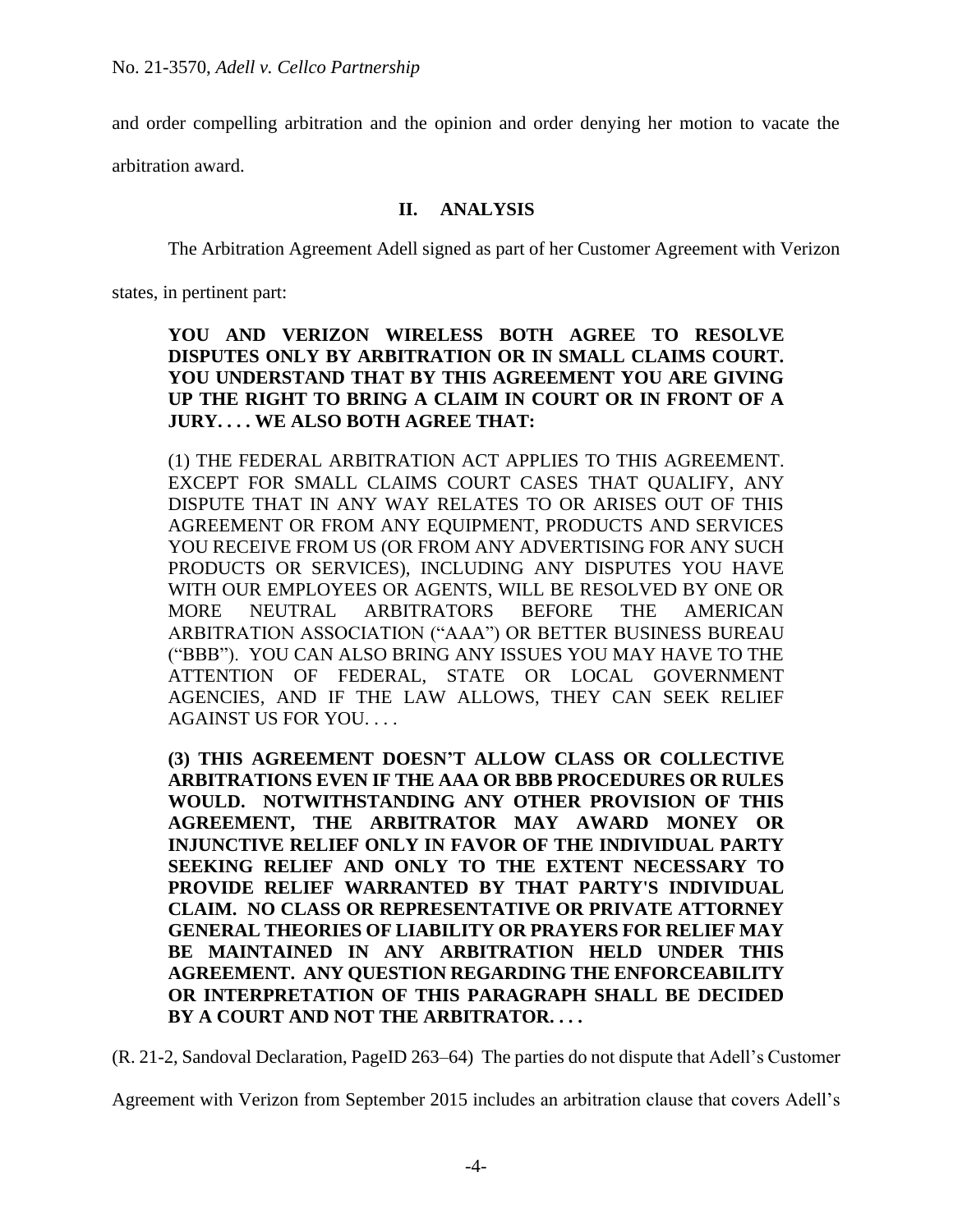## No. 21-3570, *Adell v. Cellco Partnership*

breach of contract claim. Adell also concedes that the clause requires the bilateral, rather than class, arbitration of disputes and limits her to individual relief in that process. The disagreement lies with whether this clause is enforceable under federal law.

Arbitration agreements fall under the ambit of the Federal Arbitration Act (FAA), which provides than an arbitration clause in "a transaction involving commerce . . . shall be valid, irrevocable, and enforceable, save upon such grounds as exist at law or in equity for the revocation of any contract." 9 U.S.C. § 2. The FAA evinces "a liberal federal policy favoring arbitration agreements." *Moses H. Cone Mem'l Hosp. v. Mercury Constr. Corp.*, 460 U.S. 1, 24 (1983). As arbitration agreements are contracts, "courts must 'rigorously enforce' arbitration agreements according to their terms." *Am. Exp. Co. v. Italian Colors Rest.*, 570 U.S. 228, 233 (2013) (quoting *Dean Witter Reynolds Inc. v. Byrd*, 470 U.S. 213, 221 (1985)). If a court is "satisfied that the making of the agreement for arbitration . . . is not in issue, the court shall make an order directing the parties to proceed to arbitration in accordance with the terms of the agreement." 9 U.S.C. § 4.

The district court entered such an order, and Adell asserts on appeal that two independent reasons show the decision to be erroneous. First, Adell insists that she did not voluntarily waive an Article III adjudication of her breach of contract claim against Verizon. Second, she argues that the "inherent conflict" between CAFA and the FAA means that claims falling within a federal court's diversity jurisdiction through CAFA are no longer within the FAA's bounds. We take each argument in turn.

"When reviewing a district court's decision to confirm or vacate an arbitration award, we review factual findings for clear error and questions of law de novo." *Uhl v. Komatsu Forklift Co., Ltd.*, 512 F.3d 294, 303 (6th Cir. 2008) (quoting *Green v. Ameritech Corp.*, 200 F.3d 967, 974 (6th Cir. 2000)). We review both denials of motions for summary judgment and decisions to compel

-5-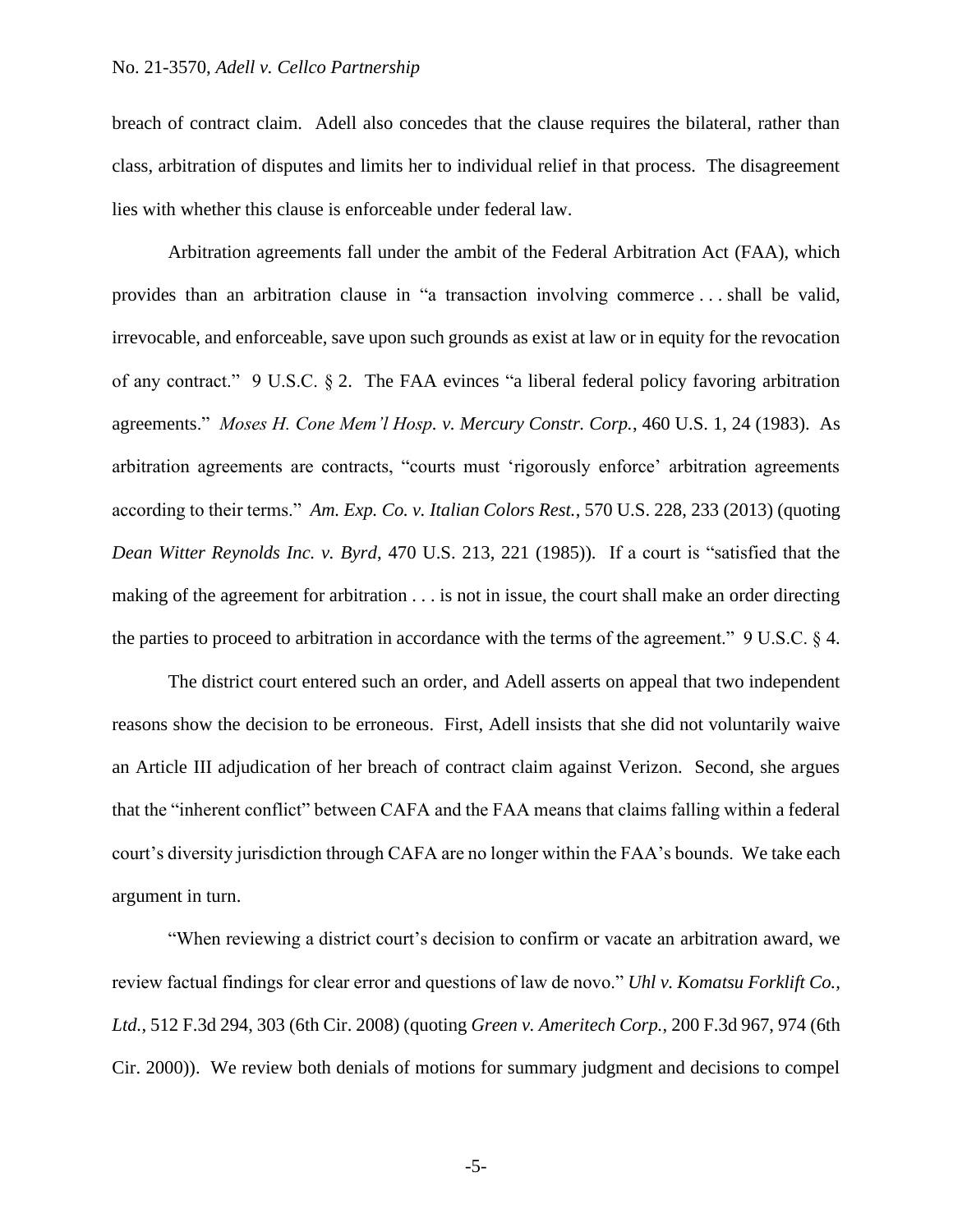arbitration pursuant to the FAA de novo. *Hergenreder v. Bickford Senior Living Grp., LLC*, 656 F.3d 411, 415 (6th Cir. 2011); *Wilson v. Safelite Grp., Inc.*, 930 F.3d 429, 433 (6th Cir. 2019).

### **A. Voluntariness Under the Federal Arbitration Act**

Adell's first challenge to the enforceability of the arbitration clause in the Customer Agreement is that she did not consent to the arbitration of her claims. Consent is a prerequisite to the enforcement of arbitration agreements under the FAA. *See, e.g.*, *Thomas v. Union Carbide Agric. Prods. Co.*, 473 U.S. 568, 584 (1985). Courts cannot require a party to arbitrate a dispute if that party has not agreed to do so. *United Steelworkers of Am. v. Warrior & Gulf Co.*, 363 U.S. 574, 582 (1960). Once parties have agreed to arbitrate, though, courts must "rigorously enforce" those agreements. *Dean Witter Reynolds, Inc. v. Byrd*, 470 U.S. 213, 221 (1985).

Adell contends that, on the issue of consent, we have used a "'knowing and voluntary' standard in the context of FAA arbitration, but not in connection with Article III." She relies on the decision in *Wellness International Network, Ltd. v. Sharif*, 575 U.S. 665 (2015), which concluded that the "knowing and voluntary" consent of parties to a bankruptcy court's adjudication of claims that are otherwise within the jurisdiction of an Article III court does not offend constitutional principles. Adell argues that we should "extend" this standard to assessing whether she consented to the waiver of her right to Article III adjudication. She then asserts that the application of this standard shows "that Verizon's adhesive denial of the right to refuse non-Article III arbitration by Adell and still receive her equipment and services from Verizon is not 'voluntary' under the Constitution, and that the waiver of her Article III rights is unenforceable."

Nothing in the record, however, supports Adell's claim that her consent to the Customer Agreement was not knowing and voluntary. *Wellness International*, moreover, did not disrupt the firmly established rule that consent is a prerequisite to the enforcement of arbitration agreements. *See United Steelworkers of Am.*, 363 U.S. at 582. We "review the enforceability of an arbitration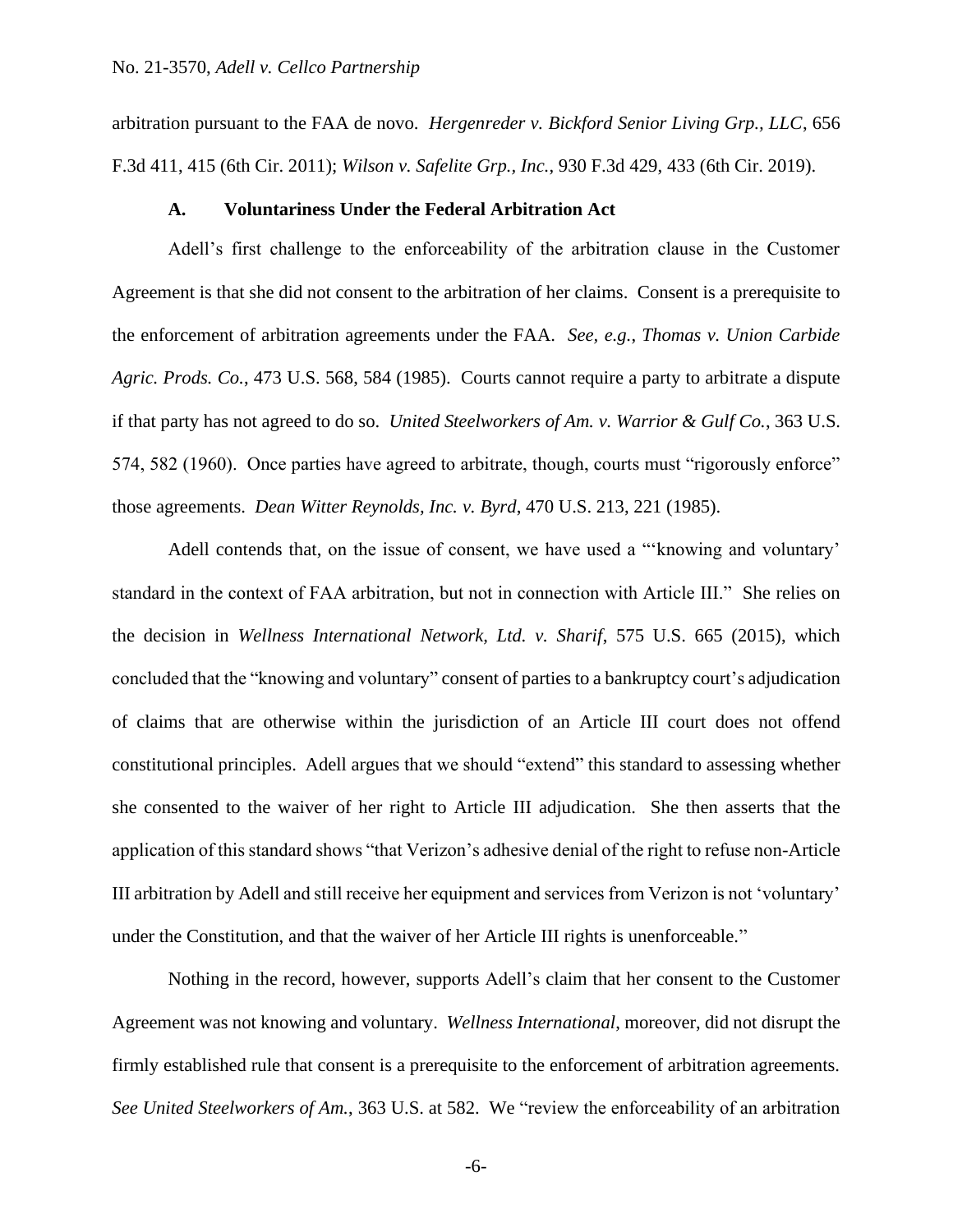agreement according to the applicable state law of contract formation." *Seawright v. Am. Gen. Fin. Servs., Inc.*, 507 F.3d 967, 972 (6th Cir. 2007). Here, the Customer Agreement states that it is "governed by federal law and the laws of the state encompassing the area code of [the customer's] wireless phone number," which requires us to apply Ohio law. *See AT&T Mobility LLC v. Concepcion*, 563 U.S. 333, 346–47 (2011). Adell asserts that Verizon's requirement that she waive her personal right to bring claims in a federal court to receive Verizon's equipment and services left her without a choice but to waive her personal rights under Article III. This argument is essentially a claim that the agreement is unconscionable. *See Morrison v. Circuit City Stores, Inc.*, 317 F.3d 646, 666 (6th Cir. 2003) (explaining that an unconscionability argument under Ohio law raised the issue of "the disparity in bargaining power between the parties to the agreement"). We therefore evaluate Adell's arguments under Ohio's unconscionability doctrine. A party arguing unconscionability under Ohio law must show:

(1) substantive unconscionability, i.e., unfair and unreasonable contract terms, and (2) procedural unconscionability, i.e., individualized circumstances surrounding each of the parties to a contract such that no voluntary meeting of the minds was possible. Both elements must be present to find a contract unconscionable.

*Id.* "The party asserting unconscionability of a contract bears the burden of proving that the agreement is both procedurally and substantively unconscionable." *Hayes v. Oakridge Home*, 908 N.E.2d 408, 412 (Ohio 2009).

Beyond her general arguments against the arbitration clause, Adell does not offer any example of how the Customer Agreement is substantively unconscionable. Instead, she focuses on the fact that she could not receive Verizon services and equipment without waiving her personal Article III rights. She rejects the district court's finding that she could refuse to sign the Customer Agreement and seek cell phone equipment and service elsewhere, countering that this argument does not comport with the discussion of the importance of cell phones in recent Supreme Court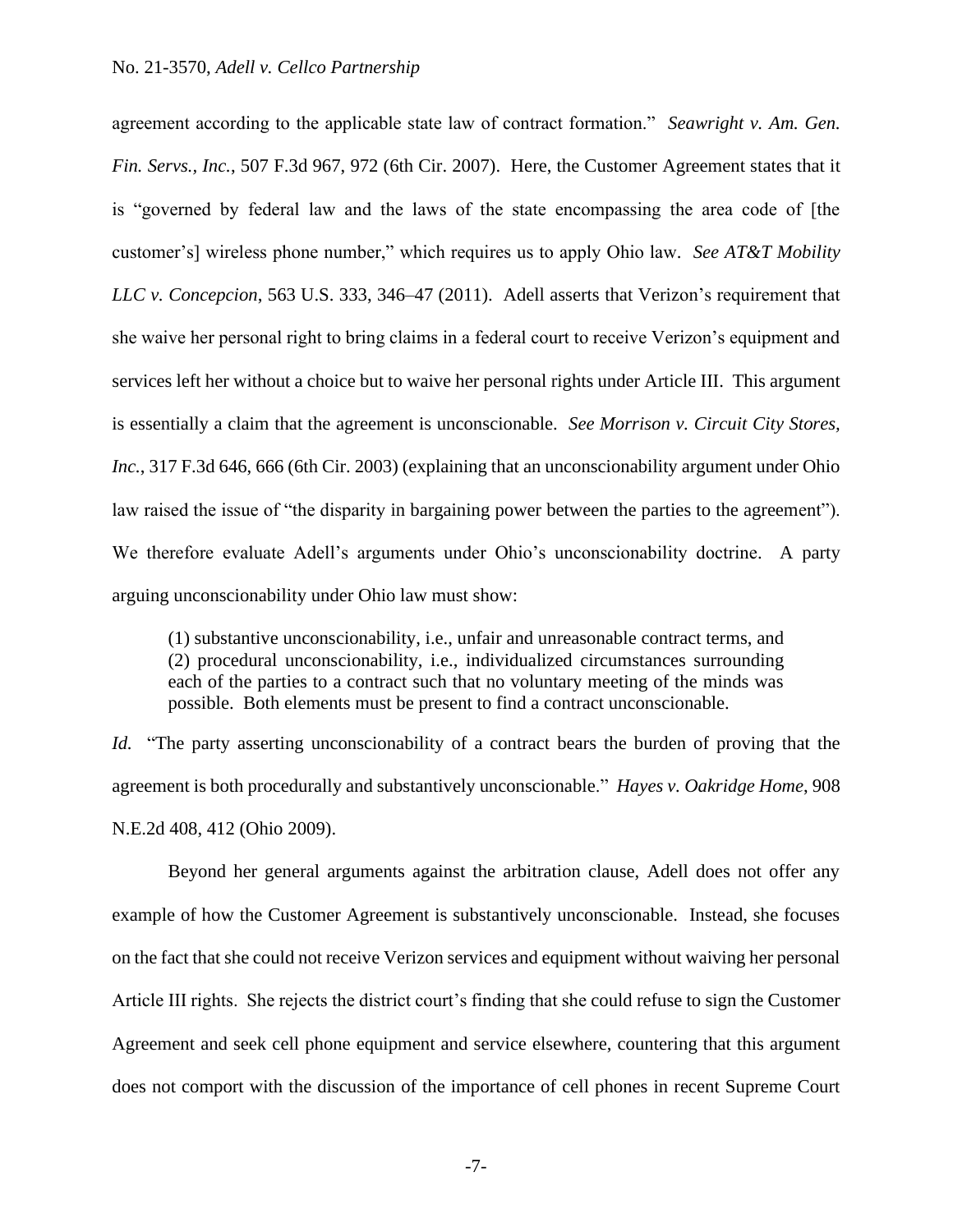### No. 21-3570, *Adell v. Cellco Partnership*

opinions and oral argument. However, our precedent has squarely rejected similar arguments. In evaluating analogous claims that an arbitration clause in a cell-phone contract was procedurally unconscionable, we explained that the plaintiff was not entitled to use a particular wireless provider. *Ozormoor v. T-Mobile USA, Inc.*, 354 F. App'x 972, 974 (6th Cir. 2009). Adell does argue in her reply that the three other major carriers include similar arbitration clauses in their customer agreements, but that alleged fact does not negate the voluntariness of her decision to contract for cell-phone service with Verizon. Although Verizon undoubtedly has greater economic power than Adell, she has not offered the proof necessary to show that the Customer Agreement was both procedurally and substantively unconscionable, especially given that she has offered no evidence that Verizon was her only option for cell-phone service. Without more, we must find Adell's arbitration agreement with Verizon enforceable.

### **B. The Class Action Fairness Act**

Adell further argues that her agreement to bilateral arbitration in the Verizon Customer Agreement is unenforceable because CAFA conflicts with and displaces the FAA with respect to class action claims like hers. According to Adell, Congress's grant of jurisdiction to the federal courts over smaller class action lawsuits in CAFA guaranteed her right to federal adjudication of her claim. She points to the statutory language on Congress's purpose in enacting CAFA, the legislative history, and the statutory text granting federal courts jurisdiction over class action lawsuits such as hers. Adell asserts that even applying the Supreme Court's instructions in *Epic Systems Corp. v. Lewis*, 138 S. Ct. 1612 (2018), for evaluating possible displacement of the FAA, CAFA clearly displaces the FAA.

In *Epic Systems Corp.*, the Supreme Court considered whether the National Labor Relations Act (NLRA) overrode the enforceability of arbitration clauses in employment agreements. 138 S. Ct. at 1624. The goal when construing two statutes, the Court explained, is to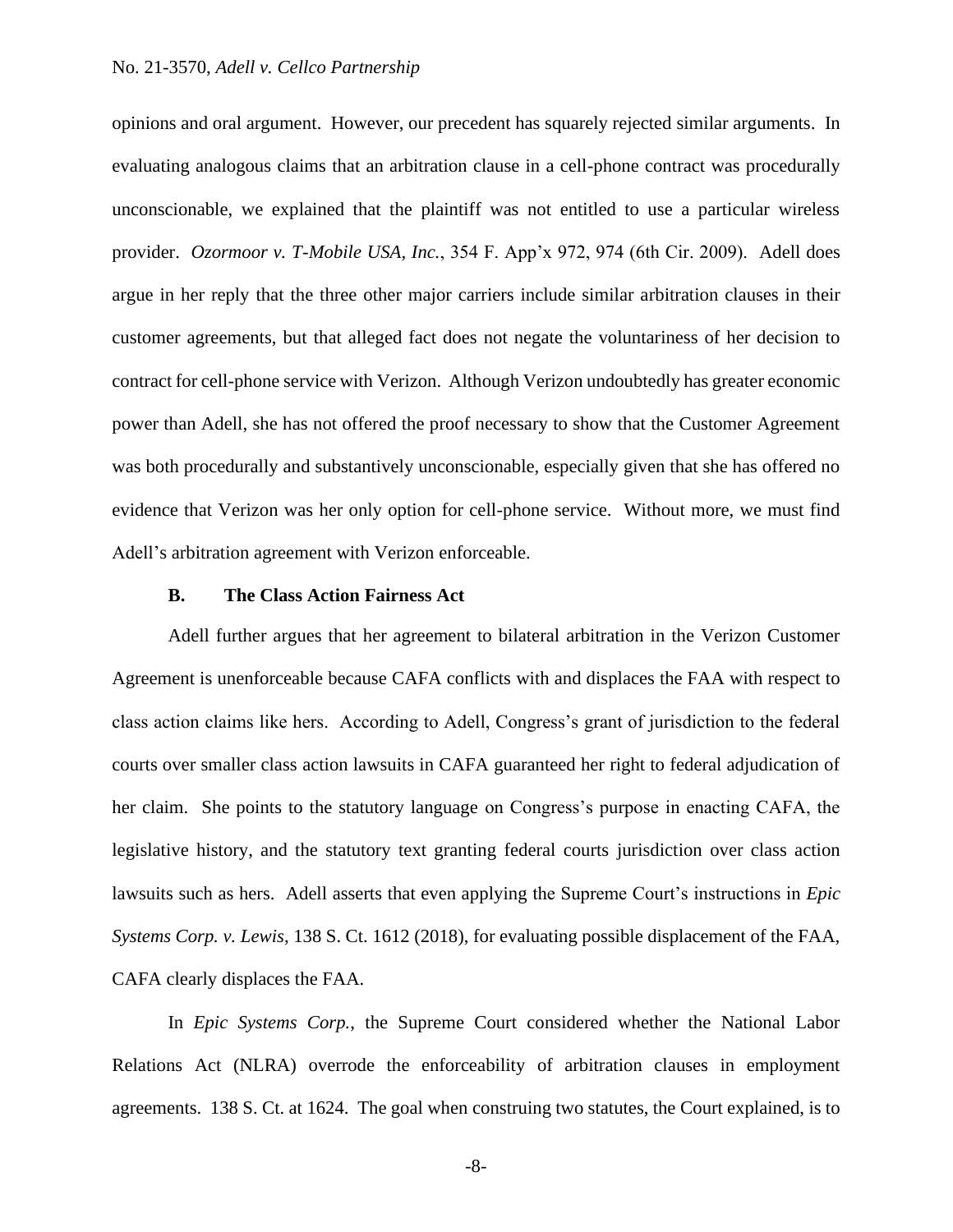interpret the acts "to give effect to both." *Id.* (quoting *Morton v. Mancari*, 417 U.S. 535, 551 (1974)). Courts may find displacement only when there is "'clear and manifest' congressional intention to displace one Act with another." *Id.* (quoting *Morton*, 417 U.S. at 551); *see also Gaffers v. Kelly Servs., Inc.* 900 F.3d 293, 295 (6th Cir. 2018). Furthermore, courts must embrace "the 'stron[g] presum[ption]' that repeals by implication are 'disfavored' and that 'Congress will specifically address' preexisting law when it wishes to suspend its normal operations in a later statute." *Epic Sys. Corp.*, 138 S. Ct. at 1624 (alterations in original) (quoting *United States v. Fausto*, 484 U.S. 439, 452–53 (1988)). Applying these standards, the Supreme Court concluded that the NLRA, although creating rights to unionization, collective bargaining, and union bargaining to prohibit arbitration, did not show a clear congressional intent to displace the FAA. *Id.* Also compelling was "the fact that when Congress wants to mandate particular dispute resolution procedures[,] it knows exactly how to do so." *Id.* at 1626. Given the absence of such obvious language on the proper "procedures for resolving 'actions,' 'claims,' 'charges,' and 'cases,'" the Court concluded that the evidence pointed against a displacement of the FAA. *Id.* The Court further emphasized the losing record of cases arguing conflicts between the FAA and other statutes. *Id.* at 1627. "[E]ven a statute's express provision for collective legal actions does not necessarily mean that it precludes 'individual attempts at conciliation' through arbitration." *Id.* Ultimately, "the absence of any specific statutory discussion of arbitration or class actions is an important and telling clue that Congress has not displaced the Arbitration Act." *Id.*

Adell has not pointed to evidence that could overcome the high barrier for displacement of the FAA, and no other argument she makes in support of her reading requires a different outcome. CAFA undoubtedly discusses class actions, but it neither mentions arbitration nor offers the "clear and manifest congressional intention" signaling FAA displacement. CAFA focuses on the